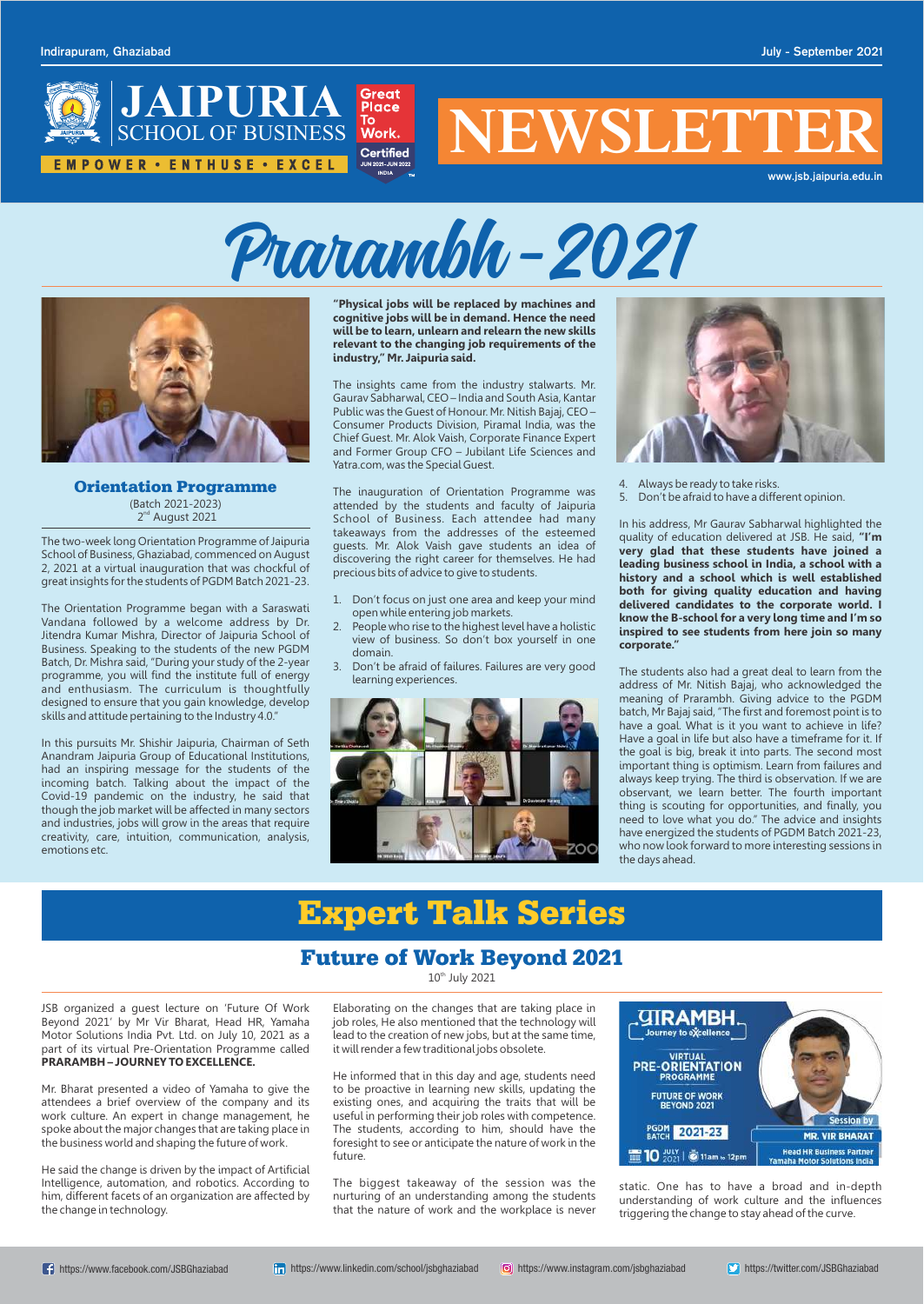#### **Design Thinking For Effective Solutions** 3<sup>th</sup> August 2021

To keep the students up to speed with this new approach, JSB organized a session on **'DESIGN THINKING FOR EFFECTIVE SOLUTIONS'** by Ms Shuchi Aggarwal, Head of Design and Strategy, E2logy, Noida. "Design Thinking is actually is a misnomer, because it's not just about thinking but also about doing," she said. The session, held virtually on August 3 2021, was a perfect start to the B-school's Orientation Programme. Ms Aggarwal cited instances from the real world – such as Steve Jobs successfully launching i-pods in the wake of the dotcom bubble — to lay the ground for addressing the most pertinent question:

## **DESIGN THINKING FOR: EFFECTIVE SOLUTIONS**

#### · SHUCHI AGGARWAL

- Leadership, Change management & Design thinking consultant
- Chicago Booth School of Business (MBA) | NID Ahmedabad (Design)
- · Chief Strategy Officer & Head of Design, E2logy Pvt Ltd.

#### **What is Design Thinking and why is it important?**

## **NSE Certifications to Enhance Career prospects**   $11<sup>th</sup>$  August 2021

"The key to Design Thinking is finding the problem. People have the tendency to evade problems. The first step towards Design Thinking is accepting that there is a problem. Once you accept a problem you get into a designer's mind. You see the problems as opportunities in disguise for designing. The next step is to empathise with your clients or customers." she said. Describing the process of Design Thinking and its implementation in the day-to-day working of an individual through the real-life example of AIRBNB & Southwest Airlines, Ms Aggarwal laid down the following steps in Design Thinking: Discover/Reframe the problem; Ideate the possible solutions; create a Prototype for the best possible solution; Test the prototype. Action, she emphasised, is crucial to Design Thinking. Without the actions of creating the prototypes and testing them, the solutions cannot be arrived at. During the hour-long session, Ms Aggarwal also explained the key tenets of Innovation; Feasibility, Viability and Desirability. She helped the students understand how the tools and techniques of the Design Thinking process are used in the strategic decisions of any organization. Being the first lecture of the induction programme of Batch 2021- 23, 'Design Thinking for Effective Solutions' spiked the curiosity of the students and explained a complex concept in a simple manner with ample real-life examples to help the students learn. The Orientation Programme of Jaipuria School of Business continued for two weeks, during which the students got to learn a great deal from more stimulating sessions ahead.





JSB organized a session on '**Importance of NSE Certifications to Enhance Career Prospects**, hosted by Mr. Nandan Singh, Lead Corporate Training; NSE, on 11th August 2021 to provie in-depth knowledge on the importance of certification courses in the new-age industries. Mr. Nandan stated the importance of certifications to get ahead in the competitive landscape and stay relevant and upto-date with the latest advancements in technology, thereby boosting career prospects. As per him "the world is transforming rapidly.

The traditional courses are being replaced by certifications that have a higher value". Certificates provide an opportunity to get ahead in the competitive landscape and stay relevant and up-to-date with the latest advancements in technology, thereby boosting continues and the second we accurate the content of the second content of the second content of the second of the second content of the second of the second we content of the second of the futu career prospects for students.

#### While presenting in the seminar,

he highlighted how various certifications provided by NSE enrich the traditional courses in finance and act as an incredible resume builder for future employers. Elaborately discussing the advantages of certifications to bridge the skill gap between Academia and Corporates, he concluded how certifications could help students at JSB boost their candidature and prepare them for the industry.

WE. **AT NSE** 

## **Digital Revolution : Paradigm Shift in Jobs**

 $17<sup>th</sup>$  July 2021

JSB Organised a guest l e c t u r e o n **D I G I TA L REVOLUTION: PARADIGM SHIFT IN JOBS'** by Mr. Mr. Kapil Sharma, VP (Global Operations), NETSMARTZ on 17th July 2021 as a part of Pe-Orientation Programme 2021.



This includes a number of relevant points about the digital revolution, its origins, its evolution, and the many benefits and challenges that stem from it. Digital Revolution, according to him, has made a few traditional job roles redundant and, at the same time, created new kinds of jobs. The digital marketing industry, which apparently didn't exist a few decades ago, is a good example of it. New job roles introduced by digital technology creates new industries, new learning streams and has a far-reaching impact on the education sector and the corporate world. Mr Sharma spoke of the changing pattern of jobs and work culture. Jobs, which could only be done in-person previously, are now being done online from remote locations. The internet and the resulting revolution in written communication through emails have speeded up the job process.

The speaker particularly delved on the impact of digitization on three important pillars of the economy: Information, Interaction & Transaction. Despite all the advantages of digital technology, there is, however, a cause for concern as well. The speaker addressed this problem in his talk about Digital Revolution versus Digital Disruption.

## **Transformation of Organizational Culture from Permanent to Gig**

24<sup>th</sup> July 2021



JSB conducted a lecture on the emerging Gig Culture to keep the students abreast of the latest transformation in organizations. Organizational culture is undergoing a swift change in the corporate world of the Industrial Revolution 4.0. From the traditional permanent jobs, the organizations – and subsequently the economy –

are tending towards a gig culture of greater independence and merit reward.

To highlight this change, JSB organized an online session on **Transformation Of Organizational Culture From Permanent To Gig** by Ms Gauri Das, VP and Head (HR), Indian Factoring and Finance Solutions Pvt. Ltd. Held on 24 July 2021, the lecture was part of the business school's pre-orientation programme, titled Prarambh – Journey To Excellence. Ms Das touched upon the important components of organizational culture: purpose and values, people, narratives, and leadership. Purpose gives direction to an organization's growth and values determine the qualities it holds dear. People form the core of any organization. The organization is by them and because of them. Effective leadership determines the most judicious use of human capital.

But this human capital is undergoing a deep change due to the digital revolution and changing mindsets. What's trending now, said Ms Das, is the emergence of a gig employee.

Gig employees are independent employees or freelancers who work on online platforms, or on a contract basis, or on-call to fulfil a role that the traditional worker used to do. Their flexible availability doesn't compromise the quality of the work they bring to the table. Rather, gig employees give firms the chance to find the right specialist or expert for a particular kind of work, rather than allocating it to a full-time employee.

#### **The question, however, arises: how sustainable will this gig culture be?**

Ms. Das said the future of the gig culture will be defined by a few salient features: Stable pay and healthcare, Increased age diversity & Adoption across industries. Ultimately, the aim of any organization and its employees is to succeed. According to Ms. Das, the 3 top ingredients of success are vision, exceptional execution, and exemplary culture.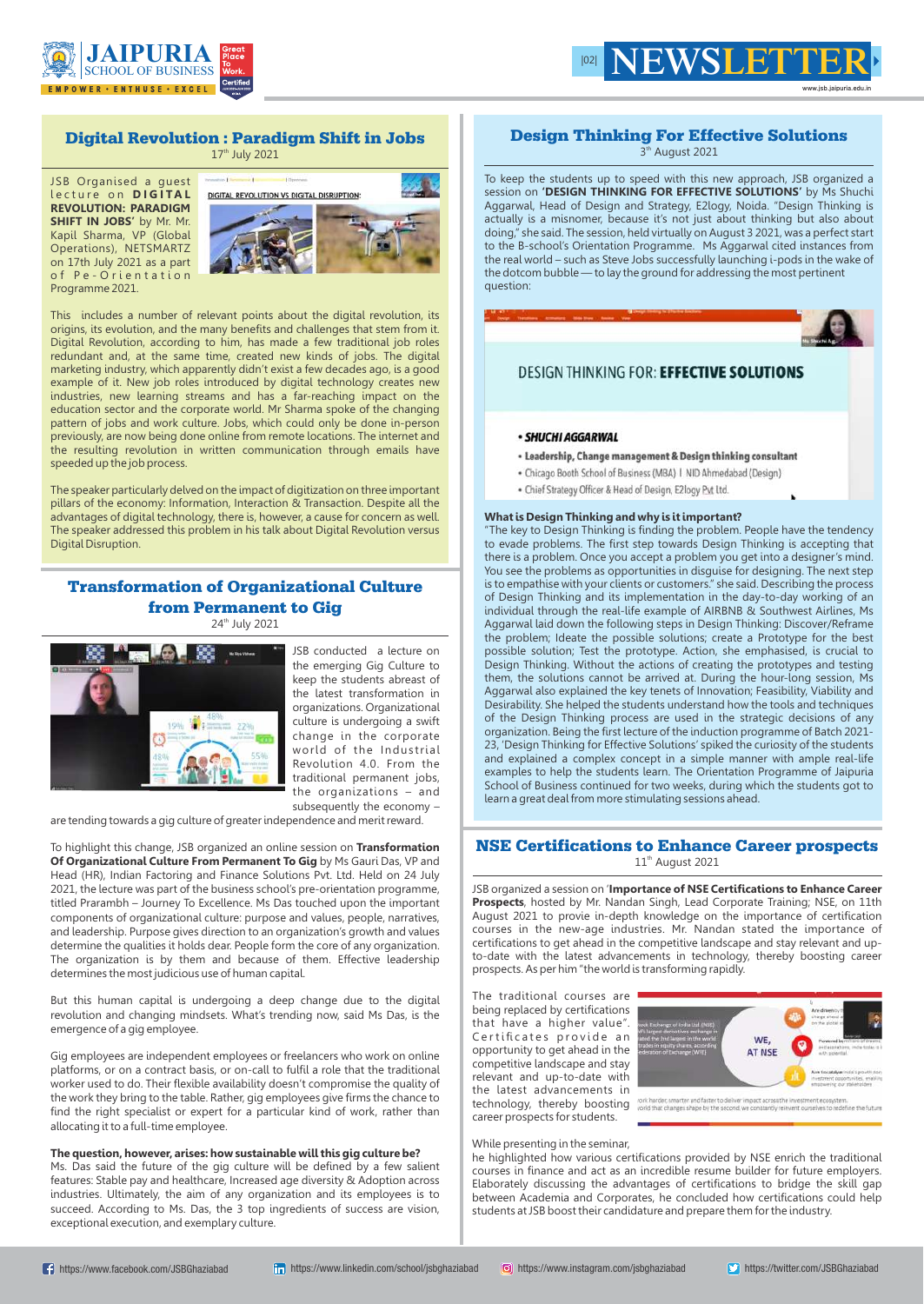## **Socio Emotional Learning for Management Students**   $11<sup>th</sup>$  August 2021

All the aspiring management students presently studying in **Jaipuria School of Business received excellent exposure to lessons regarding SEL (Socio-Emotional Learning).** JSB organized a session on 'Importance of Socio-Emotional Learning for management students by Ms. Sushma Raturi's Head teaching and Learning, at Jaipuria Education Society on 11th August 2021,

She stated the importance of SEL in a world surrounded by volatility, uncertainty, complexity, and ambiguity. To avoid the challenges that students and professionals generally face globally, learning more about socio-emotional development is vital. She highlighted what is Socio-emotional and its importance for professionals and employers. She emphasized the need for SEL at JSB to nurture future stakeholders who will lead a purposeful life and work towards an equitable world where courage, compassion, and wisdom are their lodestone. She highlighted and elaborated the five critical competencies of SEL: She also stated how all these competencies are significant in one way or another for the management students. Extending here views on why Socio-economic learning is essential, she said that SEL helps in **Increasing academic success, Lowering stress levels & Promoting positive relationships and attitudes and motivating students to achieve things through cooperation.**

During her presentation, she focused on how SEL can help students reach from a jack to KJCA (Knowledge judgment communication attitude). Socio-emotional learning empowers candidates with the knowledge to teach an attitude that facilitates wise judgment and smooth communication. She stressed on how employers want employees who demonstrate pro-social behaviors, such as compassion, motivation, & integrity. Employees are seen as an investment, and a company wants to make sure that it hires the right people. JSB is committed to building a robust SEL curriculum that creates a balance between the mind and the heart with ethics as its bedrock. Concluding the session, Ms. Raturi appreciated the students who decided to get on board with JSB and wished them luck for their future.

Mr. Salil S. Kallianpur, Founder and MD - ARKS Knowledge Consulting Pvt. Ltd., was invited to address our PGDM batch 2021-23 on H2H Marketing: **Evolution & Significance.** The session was very insightful.



## **Workshop on Entrepreneurship** 6<sup>th</sup> August 2021





www.isb.iaipuria.edu

## **Learning for Students in a Business School**

8<sup>th</sup> September 2021



A Guest Lecture by Mr. Arun Singhal , Principal mentor and managing partner, Enrichmentors was organized on 8th September 2021.Highlighting the importance of **'Learning for students in a business school,'** he said, This is an important stage for learning, where students practice & become excellent in communication and prepare for the practical life. "The students get to decide what specific role they can opt for as a career".

The business school facilitates setting up an environment where a right circle is important, so choose friends wisely", he added. During the seminar, he also advised students to set short-term goals and achieve them for better long-term goals and stay focused.

Mentors are the most significant resources and support available for the students, which they must utilize wisely. Setting standards and accepting challenges is another badge students must add to their personalities. **"Those who take a lot more ownership can figure out changes and maintain an attitude that keeps them up in careers,"** said Mr. Arun. As learning should be a goal and is prioritized, Mr. Arun stressed how JSB is committed to building a robust learning resource for students that creates a balance between the mind and the heart, with ethics as its bedrock.

Concluding the session, he appreciated the students who decided to get on board with JSB and passed them on the mantra to lead a great career, i.e., Integrity, Honesty, and Excellence.

## **H2H Marketing: Evolution & Significance**

10<sup>th</sup> September 2021

## **Workshops / Seminars / FDPs**

All the aspiring entrepreneurs presently studying in the PGDM Batch 2021-23 of JSB got to develop an in-depth understanding of what entrepreneurship is and what qualities make a successful entrepreneur from the lecture **'Workshop On Entrepreneurship' by Dr. Poonam Sinha, Director NIESBUD.**

The lecture was a part of the B-school's Orientation Programme that prepares students to begin their business and management education with confidence held on August 6, 2021. At the outset, Dr. Sinha explained the focus on work of "National Institute for Entrepreneurship and Small Business Development (NIESBUD), an organization under the ministry of entrepreneurship and small business development. The institute designs and organizes different types of training programmes to promote entrepreneurship.

NIESBUD organize programmes for field level prospective entrepreneurs to international participants. The Institute organize different kinds of programmes for different target groups, and offer customized programmes as per the need of the client."

Speaking about entrepreneurship, Dr. Sinha said that it is an attractive

career option. All development becomes possible because of entrepreneurship. If there are no entrepreneurs then the development will be hampered and the economy will not grow at a desired rate. "For students it is very important to know who is an entrepreneur and what are the characteristics of an entrepreneur. As per my definition, an entrepreneur is a person who ventures out, takes calculated risk, takes the responsibility of his or her success and failures, and constantly strives for growth and excellence," she said.

#### **She then laid out the desirable qualities of an entrepreneur. Which include:**

• A strong desire to succeed, A never-say-die attitude, Moderate risk taking, Ability to explore, and utilize opportunities; A dispassionate approach to solving problems; Getting feedback to track progress; Ability to handle uncertain/unfamiliar situations; A temperament to handle and withstand stress. Ms Sinha highlighted the role of the government in promoting



entrepreneurship.

## **Workshop on Happiness**

7<sup>th</sup> August 2021

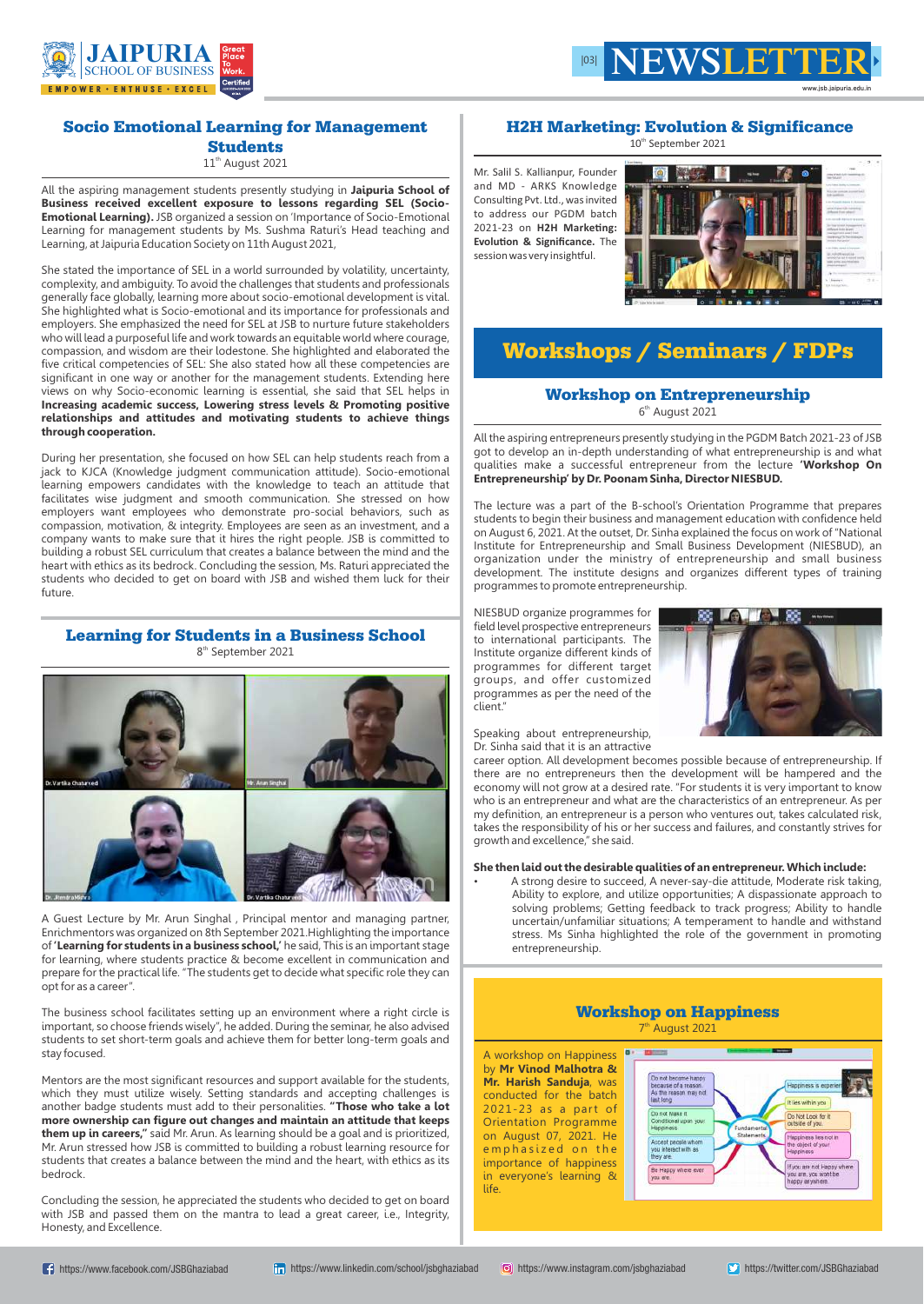## **FDP on Innovative Teaching Pedagogues in Management.**

 $11<sup>th</sup>$  August 2021 &  $18<sup>th</sup>$  September 2021

JSB hosted a **Faculty Development Program** (FDP) 2021 on **"Innovative Pedagogies for Teaching in Management."** By Dr. R Srinivasan, Professor of Strategy at **IIM Bangalore**, He facilitated the workshop and set the program's goal to improve the competencies required for high-quality teaching and research.

Innovative Pedagogies for Teaching in Management has the

As per him the study of innovative teaching methods help in explaining the teaching processes. Curriculum work, teaching staff competency, development, teaching and learning materials, and support and promotion of students' learning are all examples of pedagogical management.



practical approach which include **Constructivist, Collaborative, Integrative, Reflective, Inquiry-Based Learning.**

In the first session held on August 8, 2021 Dr. Srinivasan presented some digital tools and platforms that can be useful while teaching, particularly in hybrid learning. He discussed the skill of making a lecture more fascinating and the crucial parameters to remember. Dr. Srinivasan mainly emphasized the importance of quality and the traits of a good instructor. He also discussed the method for producing a course outline in depth. The event was interactive, focusing on the most up-to-date skills, tactics, and tools for running effective and result-oriented classroom sessions.

- Building an Ethical Culture for Sustainability
- Redefining Business through Governance & Compliance, respectively.

Before choosing a pedagogy, one must always think of a few criteria such as context, relationship between actions and outcomes, knowledge/realization & rule or judgement based Pedagogy.

He also emphasized a few critical components of innovative education. He informed faculties that students need to assess whether they are gaining knowledge from their course curriculum or not. He also explains the course's purpose and place within the program. Faculty should mainly create assessments so that they can track the progress of students' learning. The last and most crucial point is the feedback. It contains all information on what students were supposed to learn as well as what they learned.

## **Seminar on 'Business Ethics & Corporate Governance'**

24<sup>th</sup> September 2021



A recent seminar hosted by Jaipuria School of Business, a leading institution for business education in India, has gained immense international attention. The event focused on teaching 'Ethical standards and Corporate Governance' within organizations looking to integrate these aspects into their core values. The proximity between the Indian economy and those abroad have created better scope to inculcate Corporate Governance in all functions and operations.

## **Reinvigorating human capital through excellence in education and Multiingualism** 7<sup>th</sup> August 2021

Jaipuria School of Business, as a meticulous Management Institution, took the opportunity to create awareness about ethics & corporate governance among students and related stakeholders. The seminar was conducted to build a platform for corporate leaders and academicians to come together & share their vision and knowledge on the subject.

#### **The seminar witnessed two sets of panellists talking about:**

The event had corporate executives, members from Management Associations, and JSB Management Institutions (Faculty & Students). In his introductory address Dr Jitendra Kumar Mishra, Director JSB, recognized that success could not be measured or limited to competence



building. Sustained growth is dependent on factors like strong ethics & governance standards. "With a transformative tide, the corporate world must focus on building higher standards and sensitiveness towards the challenges of society & ecosystem. We are more concerned about collective existence & sustained growth as success is not measured in monetary terms or other profits," added Dr Jitendra Kumar Mishra, Director JSB. Mr Rajiv Maheshwari, CEO, Anand & Anand, congratulated JSB to choose a delicate topic of Business Ethics and Corporate Governance in the light of sustainability. He believes that ethics directly impacts business analogous & other vital aspects such as growth hacking & digital transformation. "Individual perspectives impact and influence ethics in an organization. Morals and values differ from person to person; therefore, a holistic approach should be embedded into the functioning of a business. Financial metrics alone do not define the success of a business. The corporate world does not have standardized or globally accepted norms for ethics; thus, a uniform framework is the need of the hour," added Mr Maheshwari.

The seminar had participation from other speakers, which included stakeholders from various organisations - Wells Fargo, Larsen & Turbo, ISWAI, Prakash Laddha Group, Resort DBA, PepsiCo, Motilal Oswal Home Loans, Public is Sapient.





## **Webinars**

JSB organized a webinar on Reinvigorating Human Capital through Excellence in Education and Multilingualism as recommended in New Education Policy 2020 on August 7, 2021. This webinar was conducted to support the initiative of AICTE Awareness Program. The resource person for the webinar was Prof Satya Prakash Pandey. Prof Pandey is also Margdarshak of AICTE since 2018, AICTE-ATAL expert for NEP 2020, an expert of National Board of Accreditation, and is also the Chairman of Employer Satisfaction Survey committee of NPIU / MHRD for All India survey task.The webinar was started with the welcome address by Dr. Jitendra Kumar Mishra, Director Jaipuria School of Business. In his address, Dr. Mishra provided the background of NEP 2020 and its focus on developing academic excellence across institutions and academic domains. His address set the tone for the webinar.

Prof Pandey explained in detail the provisions of NEP 2020 and connected the same with the budgetary provisions for implementation. He discussed the essence of NEP 2020 like multi-disciplinary system, flexible learning environment, respect for diversity and local context, promotion of Indian languages, arts & culture, enhancing the employability skills. Prof Pandey also, empathized on the initiatives taken for enhancing the human capital by the government. Faculty members and academic administrators from various institutions actively participated in the webinar and got benefited by the same.

## **An Interactive Orientation session on Learning Management through Theatre**

12th August 2021

What can be a better way to learn than through theatre? As a part of orientation programme "Prarmabh" Jaipuria School of Business Ghaziabad organized an interactive session on "Learning Management Through Theatre" by Ms. Puja Sarup, Actor, Director, and Senior Trainer - The Opposable Thumb.